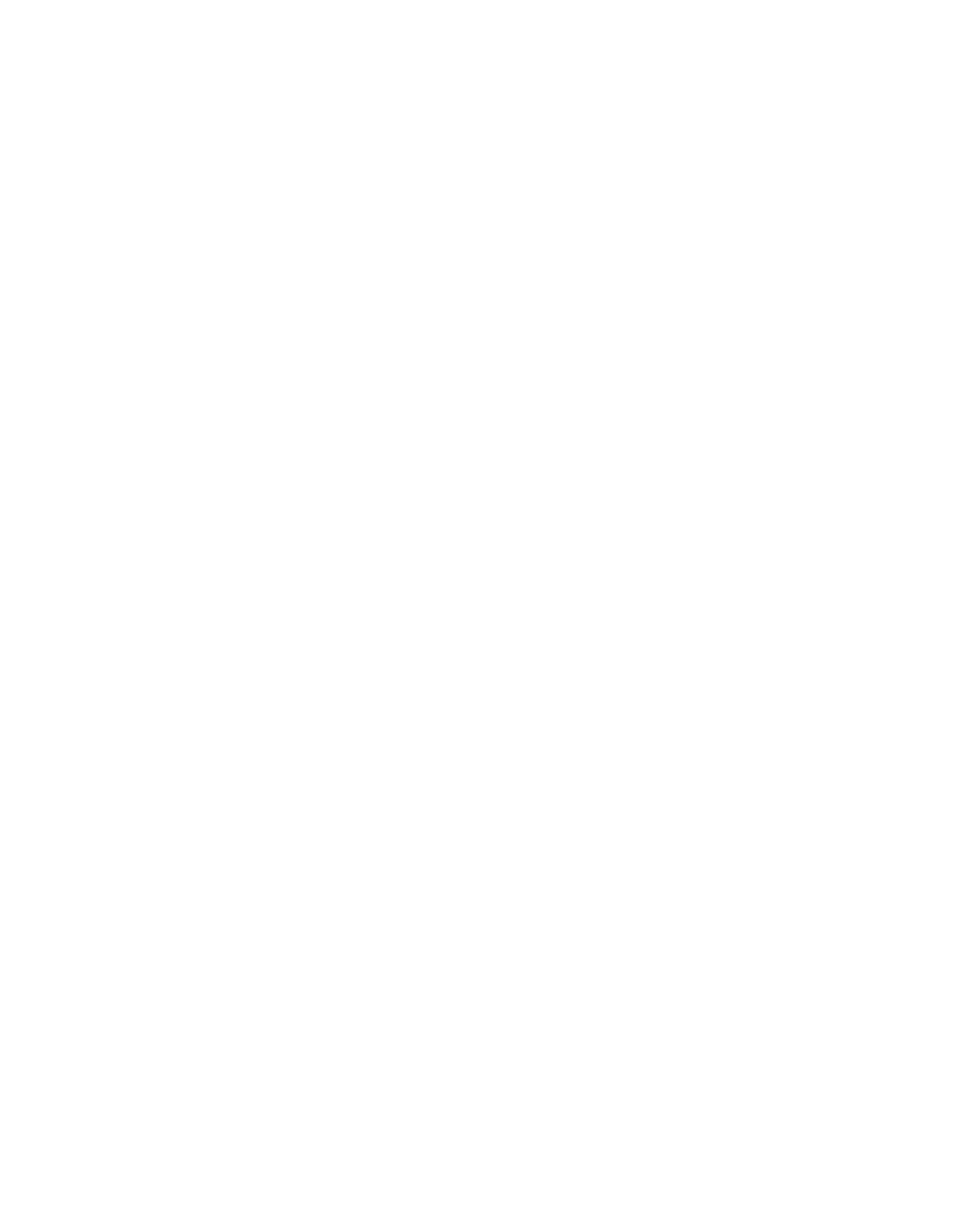#### **KITE, Justice.**

[¶1] Roger Rollins filed a charge of discrimination with the Department of Employment, Fair Employment Program, and the Equal Employment Opportunity Commission claiming the Wyoming Tribune-Eagle (WTE) discriminated against him on the basis of his age, in violation of Wyoming"s Fair Employment Practices Act, Wyo. Stat. Ann. §§ 27-9-101, et seq. (LexisNexis 2005), when it terminated his employment as circulation district manager. The matter was referred to a hearing officer for a contested case hearing, and WTE filed a motion for summary judgment. Applying the burdenshifting analysis outlined in federal age discrimination decisions, the hearing officer determined, as a matter of law, Mr. Rollins had not established WTE discriminated against him on the basis of his age and granted WTE"s summary judgment motion. The district court affirmed the agency decision, and Mr. Rollins appealed to this Court. We agree no genuine issues of material fact existed on Mr. Rollins" claim and WTE was entitled to a judgment as a matter of law. We affirm.

#### **ISSUES**

[¶2] Mr. Rollins articulates two related issues on appeal:

- 1. Did genuine issues of material facts exist sufficient for the administrative agency to deny the Respondent"s Motion for Summary Judgment?
- 2. Did the District Court err in failing to remand the matter back to the administrative agency for an evidentiary hearing, in light of the fact that genuine issues of material facts existed and summary judgment in favor of the Respondent was inappropriate?

WTE presents a single issue:

Did the Compliance Officer, the Hearing Officer, and the District Court properly determine that Mr. Rollins failed to present any evidence establishing that age actually played a role in the Wyoming Tribune-Eagle's decision to terminate him?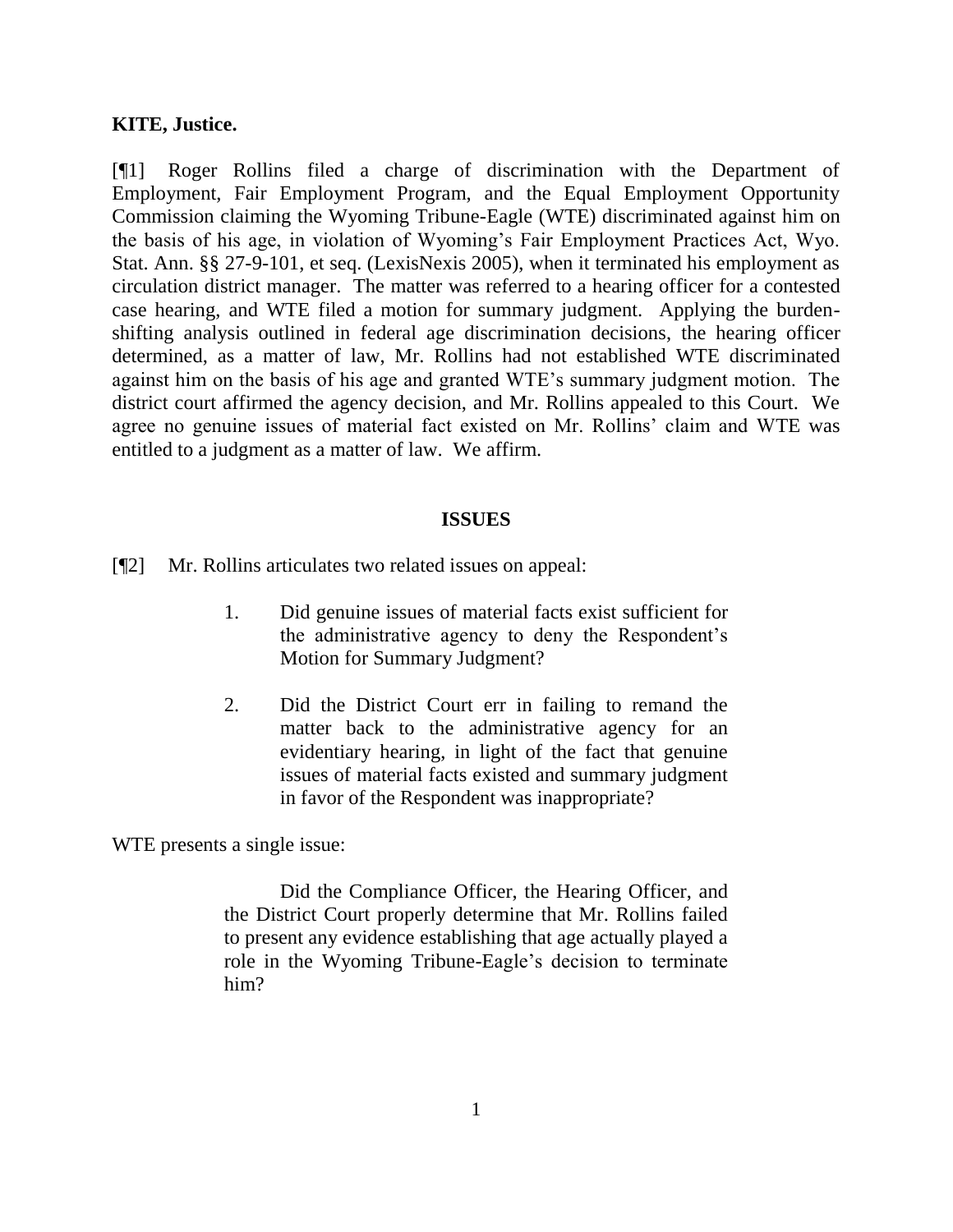## **FACTS**

[¶3] WTE hired Mr. Rollins as a circulation district manager in October 1999. Jack Oleson became WTE"s circulation director at the end of 2002. According to Mr. Rollins, Mr. Oleson made statements indicating he preferred younger workers. Mr. Oleson also made a number of changes to the circulation department, including changing the work hours for the circulation district managers. Mr. Oleson and various other managers expressed concerns about Mr. Rollins" work habits and behaviors, including failing to be at work when he was scheduled, and causing morale problems in the circulation department by complaining to co-workers. The situation came to a head in August 2003, when Doug Merideth was promoted to circulation delivery manager. Mr. Merideth met with Mr. Rollins to discuss concerns about his behavior and attitude, but was not satisfied with Mr. Rollins' response to their discussions.

[¶4] After Mr. Merideth advised Mr. Oleson about the problems with Mr. Rollins and his failure to change his behavior, Mr. Oleson terminated Mr. Rollins' employment with WTE on August 21, 2003. Mr. Rollins was fifty-nine years old when he was discharged, and he filed a charge of age discrimination against WTE. A compliance officer for the Department of Employment investigated Mr. Rollins" claim and concluded "there was no reasonable cause to conclude [WTE] engaged in discriminatory acts detrimental to [Mr. Rollins]." Therefore, the Labor Standards Program Manager issued a notice of dismissal.

[¶5] Mr. Rollins requested a contested case hearing on his claim and the matter was referred to a hearing officer. WTE filed a motion for summary judgment supported by Mr. Oleson"s affidavit. Mr. Oleson averred that Mr. Rollins was discharged because he had a bad attitude, at times could not be found at work when he was scheduled to be there, and complained to co-workers, leading to morale problems in the circulation department. Mr. Oleson referred to a number of business letters and memoranda composed by WTE employees documenting Mr. Rollins" behavior, which were included with WTE's summary judgment submittals. Mr. Rollins opposed WTE's summary judgment motion with his affidavit, a former co-worker's affidavit, and several exhibits. In general, Mr. Rollins' submissions indicated his work performance was satisfactory and Mr. Oleson wanted to replace older workers, including Mr. Rollins, with younger persons. The hearing officer considered the parties" submissions and arguments before granting WTE"s summary judgment motion. The district court affirmed the hearing officer"s decision, and Mr. Rollins appealed.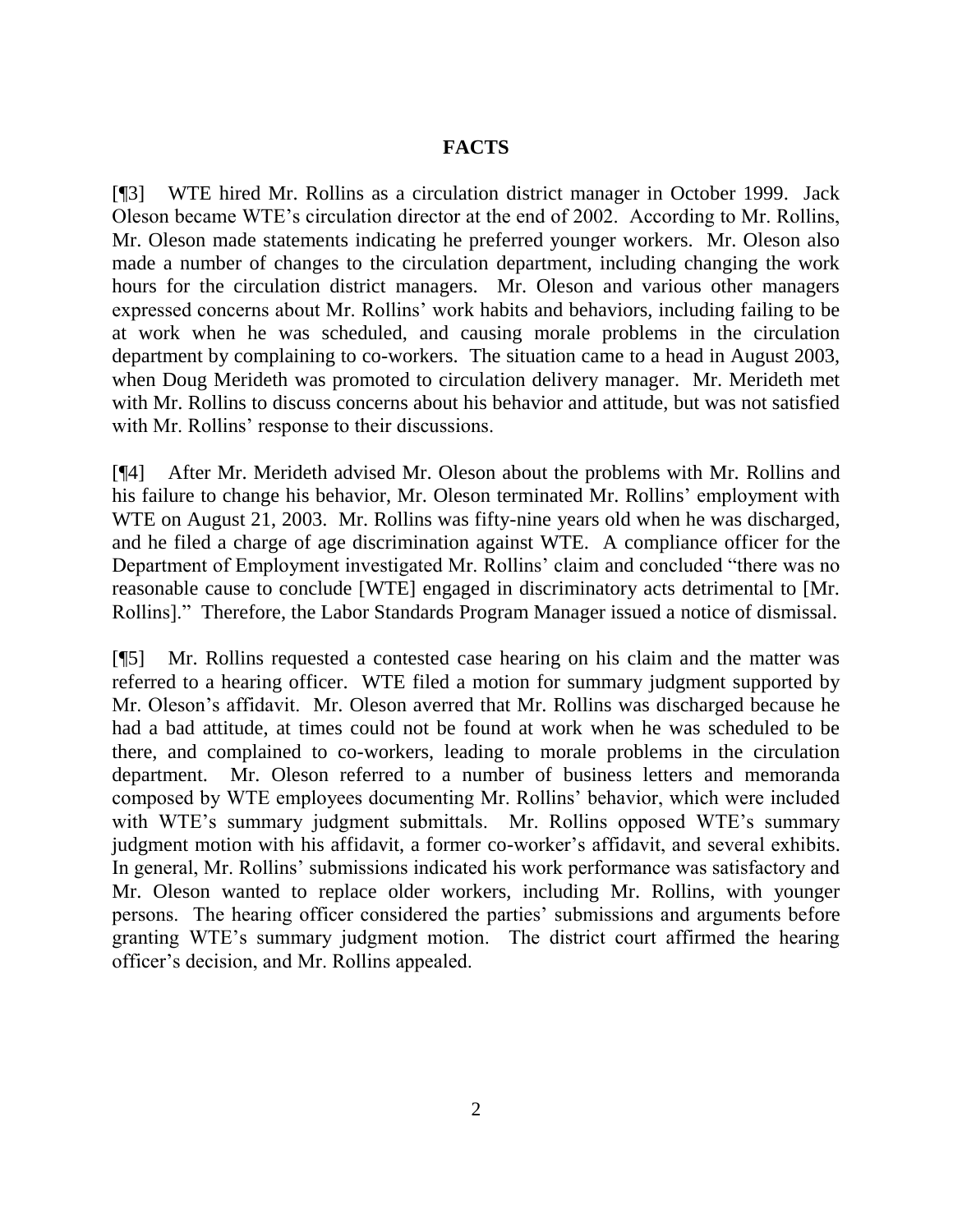#### **DISCUSSION**

[¶6] The Wyoming Fair Employment Practices Act specifies hearings on discrimination claims shall be conducted in accordance with the Wyoming Administrative Procedures Act. Wyo. Stat. Ann. § 27-9-106(k) (LexisNexis 2005). Summary judgment procedures set out in Rule 56 of the Wyoming Rules of Civil Procedure apply to administrative cases. *Chavez v. Mem'l Hosp. Of Sweetwater County,* 2006 WY 82, ¶ 6, 138 P.3d 185, 188 (Wyo. 2006); *Neal v. Caballo Rojo, Inc.,* 899 P.2d 56, 58 (Wyo. 1995). W.R.C.P. 56(c) states:

> The judgment sought shall be rendered forthwith if the pleadings, depositions, answers to interrogatories, and admissions on file, together with the affidavits, if any, show that there is no genuine issue as to any material fact and that the moving party is entitled to a judgment as a matter of law.

In *Markstein v. Countryside I, L.L.C.*, 2003 WY 122, ¶ 11, 77 P.3d 389, 393 (Wyo. 2003), we described the role of summary judgments in litigation:

> The purpose of summary judgment is to dispose of suits before trial that present no genuine issue of material fact. *Moore v. Kiljander*, 604 P.2d 204, 207 (Wyo.1979). . . . A fact is material if proof of that fact would have the effect of establishing or refuting one of the essential elements of a cause of action or defense asserted by the parties. *Schuler v. Community First Nat. Bank,* 999 P.2d 1303, 1304 (Wyo.2000). The summary judgment movant has the initial burden of establishing by admissible evidence a prima facie case; once this is accomplished, the burden shifts and the opposing party must present specific facts showing that there is a genuine issue of material fact. *Boehm v. Cody Country Chamber of Commerce*, 748 P.2d 704, 710 (Wyo.1987); *Gennings v. First Nat. Bank of Thermopolis*, 654 P.2d 154, 156 (Wyo.1982).

*See also*, *Cathcart v. State Farm Mut. Auto. Ins. Co.,* 2005 WY 154, ¶ 11, 123 P.3d 579, 586 (Wyo. 2005).

[¶7] Because summary judgment may be granted only when there are no issues of material fact and the decision can be made as a matter of law, our plenary standard for reviewing summary judgments is consistent with our standard for judicial review of administrative actions in which we hold unlawful and set aside agency action which is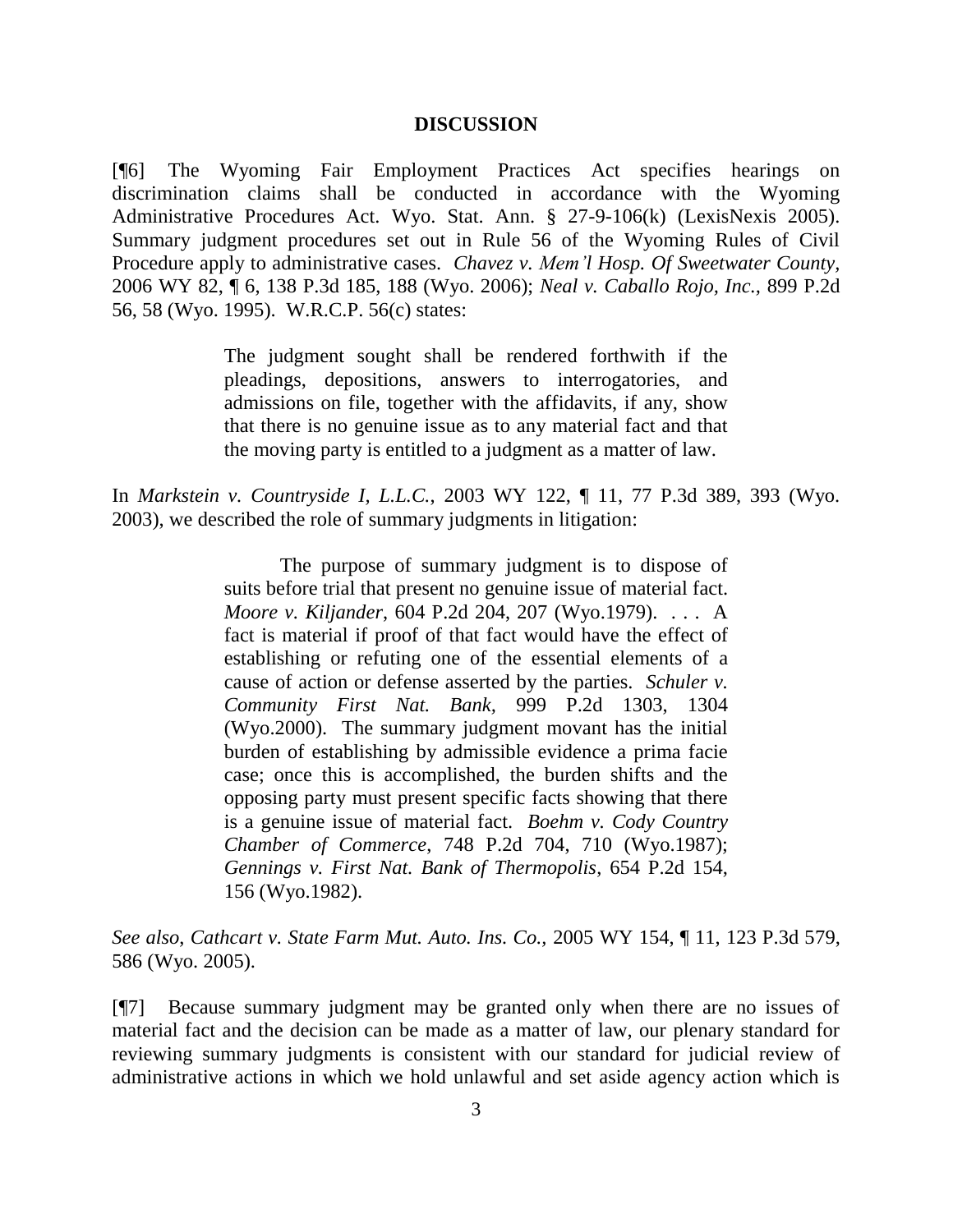not in accordance with law. Wyo. Stat. Ann. § 16-3-114(c) (LexisNexis 2005). Thus, we review an agency"s order granting a summary judgment in the same manner as in the civil context by employing our *de novo* standard of review and utilizing the same standards and reviewing the same materials as the agency. *Chavez,* ¶ 6, 138 P.3d at 188. *See also*, *Knapp v. Landex Corp.,* 2006 WY 36, ¶ 7, 130 P.3d 924, 926 (Wyo. 2006). We consider the record "from the vantage point most favorable to the party who opposed the motion, and this Court will give that party the benefit of all favorable inferences that may fairly be drawn from the record." *Markstein*, ¶ 11, 77 P.3d at 393.

[¶8] Section 27-9-105 articulates the substantive law prohibiting discrimination:

(a) It is a discriminatory or unfair employment practice:

(i) For an employer to refuse to hire, to discharge, to promote or demote, or to discriminate in matters of compensation or the terms, conditions or privileges of employment against, a qualified disabled person or any person otherwise qualified, because of age, sex, race, creed, color, national origin or ancestry;

\* \* \*

(b) The prohibitions against discrimination based on age in this section apply only to persons at least forty (40) years of age.

Wyoming's law prohibiting discrimination in employment matters on the basis of age is similar to the federal Age Discrimination in Employment Act (ADEA). *See* 29 U.S.C. § 623(a). Thus, we will refer to federal case law for guidance in analyzing claims of ageism. *See, e.g*., *Kruzich v. Martin-Harris Gallery, LLC,* 2006 WY 7, ¶¶ 13-14, 126 P.3d 867, 872 (Wyo. 2006) and *World Mart, Inc. v. Ditsch,* 855 P.2d 1228 (Wyo. 1993) (applying federal analysis to claims of handicap discrimination brought under Wyoming law).

[¶9] In *Cone v. Longmont United Hosp. Ass'n*, 14 F.3d 526, 529 (10<sup>th</sup> Cir. 1994), the Tenth Circuit Court of Appeals coherently described the analysis applicable to age discrimination claims when no direct evidence<sup>1</sup> of discrimination exists:

<sup>&</sup>lt;sup>1</sup> "A plaintiff proves discrimination through direct evidence by establishing proof of 'an existing policy which itself constitutes discrimination."" *Stone v. Autoliv ASP, Inc.*, 210 F.3d 1132, 1136 (10<sup>th</sup> Cir. 2000), quoting *Ramsey v. City & County of Denver*, 907 F.2d 1004, 1008 (10<sup>th</sup> Cir. 1990). Mr. Rollins does not argue there was direct evidence of discrimination but, instead, discusses his case in accordance with the burden-shifting analysis for cases involving indirect evidence of discrimination.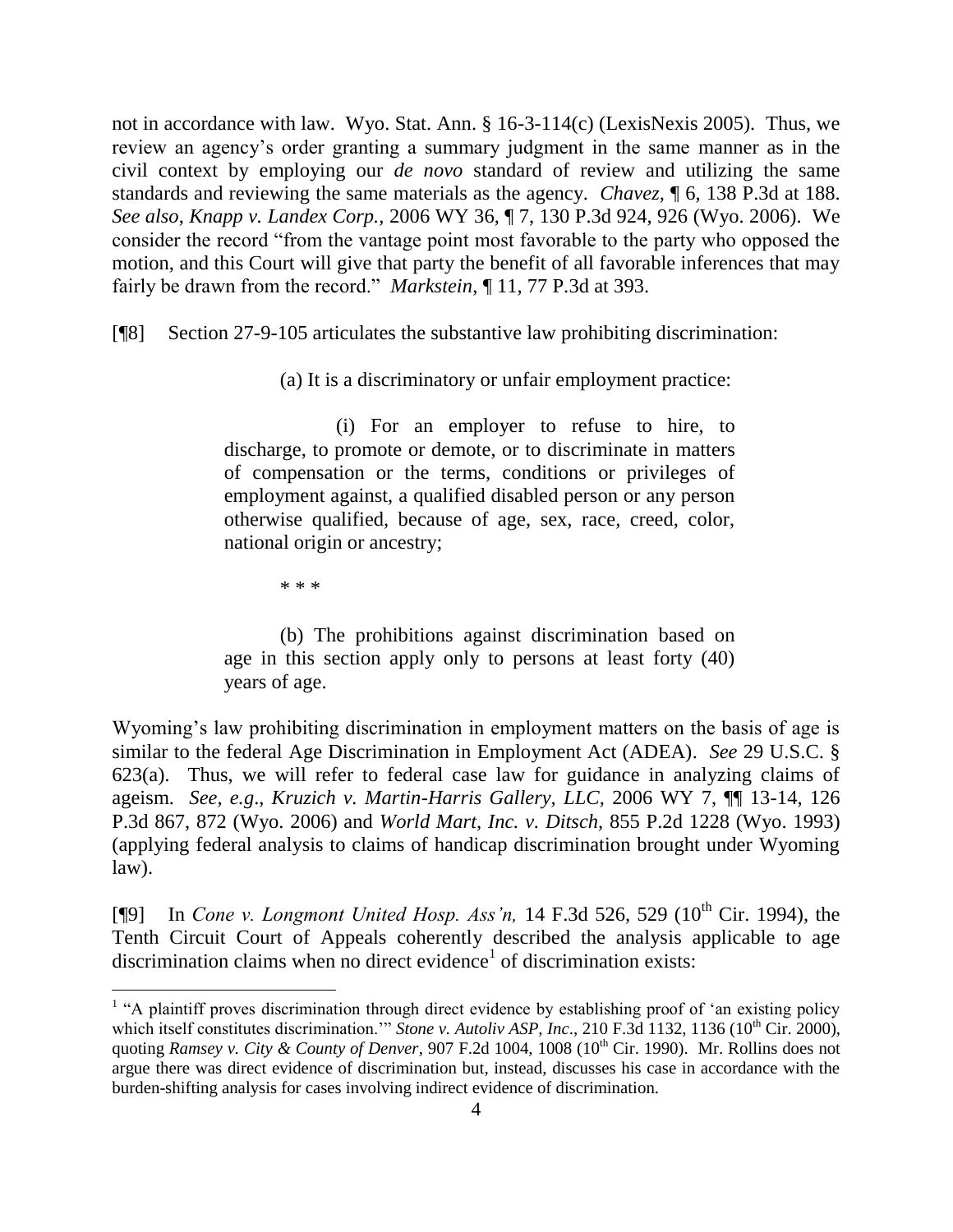The Tenth Circuit uses the three-stage analysis outlined in *[McDonnell Douglas Corp. v. Green,](http://www.westlaw.com/Find/Default.wl?rs=dfa1.0&vr=2.0&DB=708&FindType=Y&ReferencePositionType=S&SerialNum=1973126392&ReferencePosition=1824)* 411 [U.S.](http://www.westlaw.com/Find/Default.wl?rs=dfa1.0&vr=2.0&DB=708&FindType=Y&ReferencePositionType=S&SerialNum=1973126392&ReferencePosition=1824)  792, 802-04, 93 S.Ct. 1817, 1824-25, 36 L.Ed.2d 668 (1973), and *[Texas Dep't of Community Affairs v. Burdine,](http://www.westlaw.com/Find/Default.wl?rs=dfa1.0&vr=2.0&DB=708&FindType=Y&ReferencePositionType=S&SerialNum=1981109601&ReferencePosition=1093)* [450 U.S.](http://www.westlaw.com/Find/Default.wl?rs=dfa1.0&vr=2.0&DB=708&FindType=Y&ReferencePositionType=S&SerialNum=1981109601&ReferencePosition=1093)  248, 252-56, 101 S.Ct. 1089, 1093-95, 67 L.Ed.2d 207 (1981), to prove discrimination when no direct evidence of age discrimination exists. *[Cooper v. Asplundh Tree Expert](http://www.westlaw.com/Find/Default.wl?rs=dfa1.0&vr=2.0&DB=350&FindType=Y&ReferencePositionType=S&SerialNum=1988009344&ReferencePosition=1547) [Co.,](http://www.westlaw.com/Find/Default.wl?rs=dfa1.0&vr=2.0&DB=350&FindType=Y&ReferencePositionType=S&SerialNum=1988009344&ReferencePosition=1547)* [836 F.2d 1544, 1547 \(10th Cir.1988\).](http://www.westlaw.com/Find/Default.wl?rs=dfa1.0&vr=2.0&DB=350&FindType=Y&ReferencePositionType=S&SerialNum=1988009344&ReferencePosition=1547) At the first stage, the plaintiff must prove a prima facie case of discrimination. [The plaintiff] must show that (1) [she] is "within the protected age group"; (2) [she] "was doing satisfactory work"; (3) [she] "was discharged"; and (4) [her] position was filled by a younger person. *[Denison v. Swaco Geolograph](http://www.westlaw.com/Find/Default.wl?rs=dfa1.0&vr=2.0&DB=350&FindType=Y&ReferencePositionType=S&SerialNum=1991142605&ReferencePosition=1420)  [Co.,](http://www.westlaw.com/Find/Default.wl?rs=dfa1.0&vr=2.0&DB=350&FindType=Y&ReferencePositionType=S&SerialNum=1991142605&ReferencePosition=1420)* [941 F.2d 1416, 1420 \(10th Cir.1991\)](http://www.westlaw.com/Find/Default.wl?rs=dfa1.0&vr=2.0&DB=350&FindType=Y&ReferencePositionType=S&SerialNum=1991142605&ReferencePosition=1420) (quoting *[Lucas v.](http://www.westlaw.com/Find/Default.wl?rs=dfa1.0&vr=2.0&DB=350&FindType=Y&ReferencePositionType=S&SerialNum=1988122611&ReferencePosition=1400)  [Dover Corp.,](http://www.westlaw.com/Find/Default.wl?rs=dfa1.0&vr=2.0&DB=350&FindType=Y&ReferencePositionType=S&SerialNum=1988122611&ReferencePosition=1400)* [857 F.2d 1397, 1400 \(10th Cir.1988\)](http://www.westlaw.com/Find/Default.wl?rs=dfa1.0&vr=2.0&DB=350&FindType=Y&ReferencePositionType=S&SerialNum=1988122611&ReferencePosition=1400)

If the plaintiff satisfies the prima facie requirements under the ADEA, then the case enters the next stage. In this second stage, the burden of production moves to the defendant. The defendant has to present a legitimate nondiscriminatory reason for its action. If the defendant articulates a legitimate, nondiscriminatory reason for its action, then the burden of persuasion moves back to the plaintiff. In this third stage of the discrimination analysis, the plaintiff must show that age was a determinative factor in the defendant's employment decision, or show that the defendant's explanation for its action was merely pretext. *See [Faulkner v. Super Valu Stores, Inc.,](http://www.westlaw.com/Find/Default.wl?rs=dfa1.0&vr=2.0&DB=506&FindType=Y&ReferencePositionType=S&SerialNum=1993170768&ReferencePosition=1424)* [3 F.3d 1419, 1424-25](http://www.westlaw.com/Find/Default.wl?rs=dfa1.0&vr=2.0&DB=506&FindType=Y&ReferencePositionType=S&SerialNum=1993170768&ReferencePosition=1424)  (10th Cir.1993). Failure to come forward with evidence of pretext will entitle the defendant to judgment. *See [Burdine,](http://www.westlaw.com/Find/Default.wl?rs=dfa1.0&vr=2.0&DB=708&FindType=Y&ReferencePositionType=S&SerialNum=1981109601&ReferencePosition=1095)* 450 U.S. at 256, 101 S.Ct. at 1095; *[Denison,](http://www.westlaw.com/Find/Default.wl?rs=dfa1.0&vr=2.0&DB=350&FindType=Y&ReferencePositionType=S&SerialNum=1991142605&ReferencePosition=1421)* [941 F.2d at](http://www.westlaw.com/Find/Default.wl?rs=dfa1.0&vr=2.0&DB=350&FindType=Y&ReferencePositionType=S&SerialNum=1991142605&ReferencePosition=1421)  1421 (evidence of pretext "is crucial in an ADEA case").

[¶10] The Tenth Circuit further explained the third stage of the analysis in the context of a summary judgment in *Jones v. Unisys Corp.*, 54 F.3d 624, 632 (10<sup>th</sup> Cir. 1995):

> Because plaintiffs failed to produce direct evidence of intent to discriminate, we have carefully reviewed the record for rebuttal evidence on which a finder of fact could conclude that Unisys' explanations for the challenged decisions were actually a pretext for age discrimination. "A plaintiff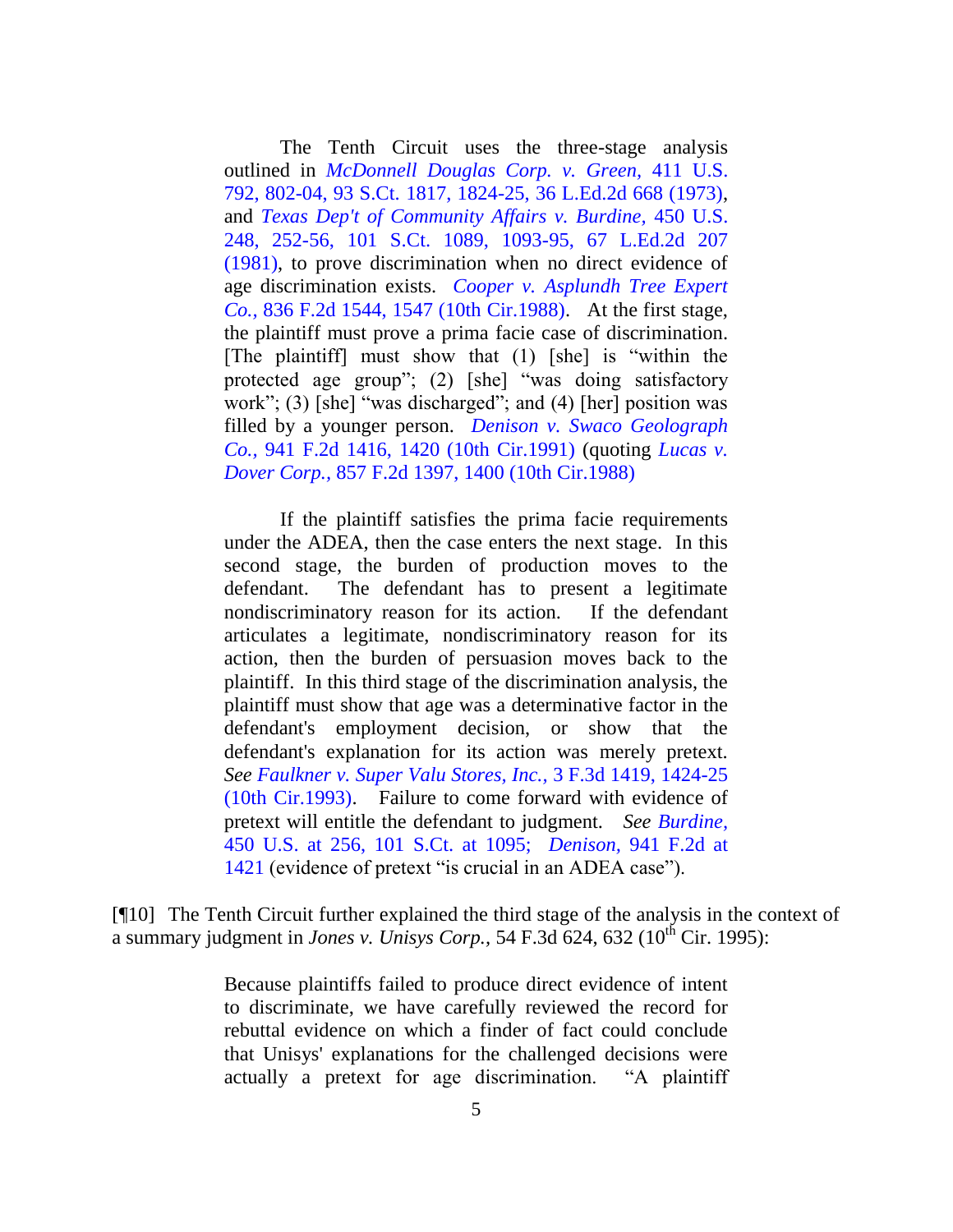demonstrates pretext by showing either "that a discriminatory reason more likely motivated the employer or ... that the employer's proffered explanation is unworthy of credence.'" *[Rea,](http://www.westlaw.com/Find/Default.wl?rs=dfa1.0&vr=2.0&DB=506&FindType=Y&ReferencePositionType=S&SerialNum=1994133718&ReferencePosition=1455)* [29 F.3d 1450, 1455](http://www.westlaw.com/Find/Default.wl?rs=dfa1.0&vr=2.0&DB=506&FindType=Y&ReferencePositionType=S&SerialNum=1994133718&ReferencePosition=1455) (quoting *[Burdine,](http://www.westlaw.com/Find/Default.wl?rs=dfa1.0&vr=2.0&DB=708&FindType=Y&ReferencePositionType=S&SerialNum=1981109601&ReferencePosition=1095)* [450 U.S. at 256,](http://www.westlaw.com/Find/Default.wl?rs=dfa1.0&vr=2.0&DB=708&FindType=Y&ReferencePositionType=S&SerialNum=1981109601&ReferencePosition=1095)  101 S.Ct. at 1095). Plaintiffs need not disprove defendant's reasons or demonstrate that age was the only factor motivating the decision, but they "must show that age actually played a role in the [employer's] decision making process and had a determinative influence" on the decision. *[Rea,](http://www.westlaw.com/Find/Default.wl?rs=dfa1.0&vr=2.0&DB=506&FindType=Y&ReferencePositionType=S&SerialNum=1994133718&ReferencePosition=1455)* [29 F.3d at 1455.](http://www.westlaw.com/Find/Default.wl?rs=dfa1.0&vr=2.0&DB=506&FindType=Y&ReferencePositionType=S&SerialNum=1994133718&ReferencePosition=1455) In opposing summary judgment a plaintiff must be given an opportunity to show by competent evidence that the presumably valid reasons for the [discharge] were really a pretext for a discriminatory decision. *[Id.](http://www.westlaw.com/Find/Default.wl?rs=dfa1.0&vr=2.0&FindType=Y&SerialNum=1994133718)* [at](http://www.westlaw.com/Find/Default.wl?rs=dfa1.0&vr=2.0&FindType=Y&SerialNum=1994133718)  1455. In evaluating plaintiffs' evidence, we must determine whether the evidence interpreted in the light most favorable to the plaintiffs "could persuade a reasonable jury that the employer had discriminated against the plaintiff[s]." *[Hooks](http://www.westlaw.com/Find/Default.wl?rs=dfa1.0&vr=2.0&DB=350&FindType=Y&ReferencePositionType=S&SerialNum=1993133384&ReferencePosition=798)  [v. Diamond Crystal Specialty Foods, Inc.,](http://www.westlaw.com/Find/Default.wl?rs=dfa1.0&vr=2.0&DB=350&FindType=Y&ReferencePositionType=S&SerialNum=1993133384&ReferencePosition=798)* [997 F.2d 793, 798](http://www.westlaw.com/Find/Default.wl?rs=dfa1.0&vr=2.0&DB=350&FindType=Y&ReferencePositionType=S&SerialNum=1993133384&ReferencePosition=798)  (10th Cir.1993). If no material facts are in dispute concerning the pretextuality of defendants' actions, summary judgment is appropriate. *Id.*

*See also, Cone,* 14 F.3d at 528.

[¶11] In this case, the hearing officer applied the three stage burden-shifting analysis and concluded WTE was entitled to a summary judgment on Mr. Rollins' claim of age discrimination. In particular, she found: 1) Mr. Rollins had established a prima facie case of discrimination; 2) WTE articulated a legitimate non-discriminatory reason for termination; and 3) Mr. Rollins failed to present sufficient evidence to create a genuine issue of material fact that age was a determinative factor in WTE"s employment decision or that WTE"s explanation for his discharge was pretextual.

[¶12] In its summary judgment motion, WTE claimed Mr. Rollins failed to fulfill the first step of the analysis because he had not established he was performing satisfactory work or was replaced with a younger person. On appeal, WTE seems to accept the hearing officer's conclusion that Mr. Rollins established a prima facie case of discrimination and focuses its argument on the second and third steps of the test. Given this state of the argument, we need not determine whether genuine issues of material fact exist as to Mr. Rollins' work performance or if he was actually replaced by a younger person. Instead, we will assume for the purposes of this appeal, that Mr. Rollins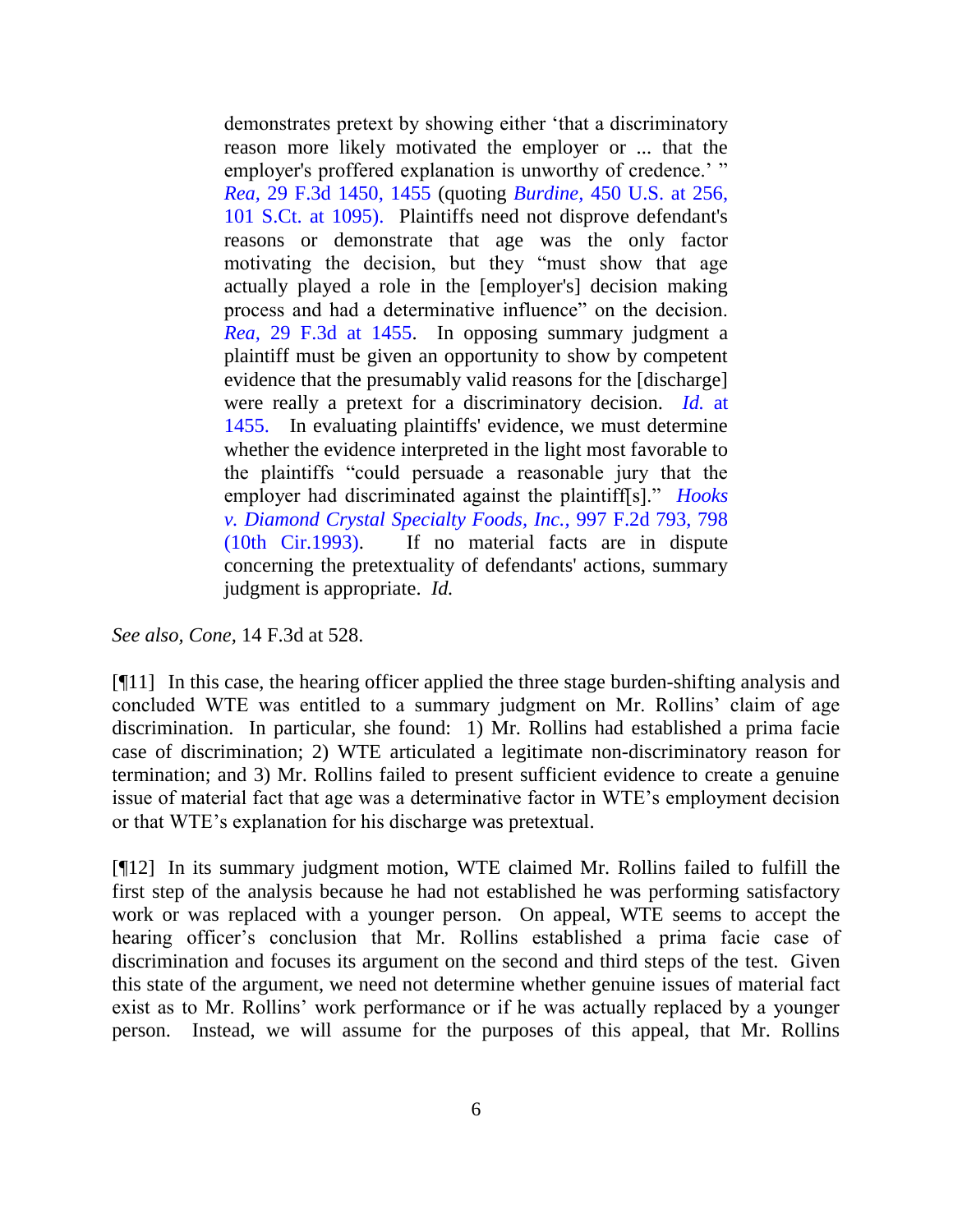established a prima facie case of age discrimination.<sup>2</sup> See Cone, 14 F.3d at 530 (assuming a prima facie case of discrimination had been established even though the discharge element of the employee's case was problematic).

[¶13] In the second step of the analysis, the employer is charged with showing a legitimate nondiscriminatory reason for its action. The order granting summary judgment stated, "The evidence presented by [WTE] demonstrates [Mr. Rollins"] supervisors were having problems with [his] attitude, his work attendance and his complaining to coworkers which [WTE] determined to be disruptive." The hearing officer concluded WTE's explanation for the discharge was a "legitimate nondiscriminatory reason for its decision to discharge." Mr. Rollins claims there were genuine issues of material fact as to whether WTE"s satisfied its burden of presenting a legitimate, nondiscriminatory reason for his discharge.

[¶14] WTE's summary judgment motion was supported by Circulation Director Jack Oleson"s affidavit. Mr. Oleson"s affidavit included the following statements relevant to our analysis:

> 2. Roger Rollins was hired by the Wyoming Tribune-Eagle as a circulation district manager on October 12, 1999. He was promoted to circulation home delivery manager on February 5, 2001. On August 19, 2002, he was returned to the position of circulation district manager. Rollins was demoted because of concerns the circulation director before me had with Rollins" attitude and because Rollins made minimal efforts in the position beyond maintaining the delivery area he was directly responsible for. As a circulation district manager, Rollins was no longer responsible for overall supervision of other circulation district managers.

> 3. In September, 2002, a meeting was held between Wyoming Tribune-Eagle Circulation Customer Service Manager Debbie Phillips (then interim circulation director), Wyoming Tribune-Eagle Controller Larry Catalano, and Rollins<sup>[]</sup> to discuss Rollins' attitude at work. Rollins was advised during this meeting that his continued negative

<sup>&</sup>lt;sup>2</sup> Although it is not completely clear from his brief, Mr. Rollins seems to argue that once a claimant has established a prima facie case of discrimination, i.e. satisfied the first step of the analysis, summary judgment is not appropriate. That argument is incorrect. In order to survive a motion for summary judgment, the claimant must fulfill all of his duties under the burden-shifting analysis, which include the third stage if the employer successfully meets its obligation in the second step. *See Cone,* 14 F.3d at 530- 31.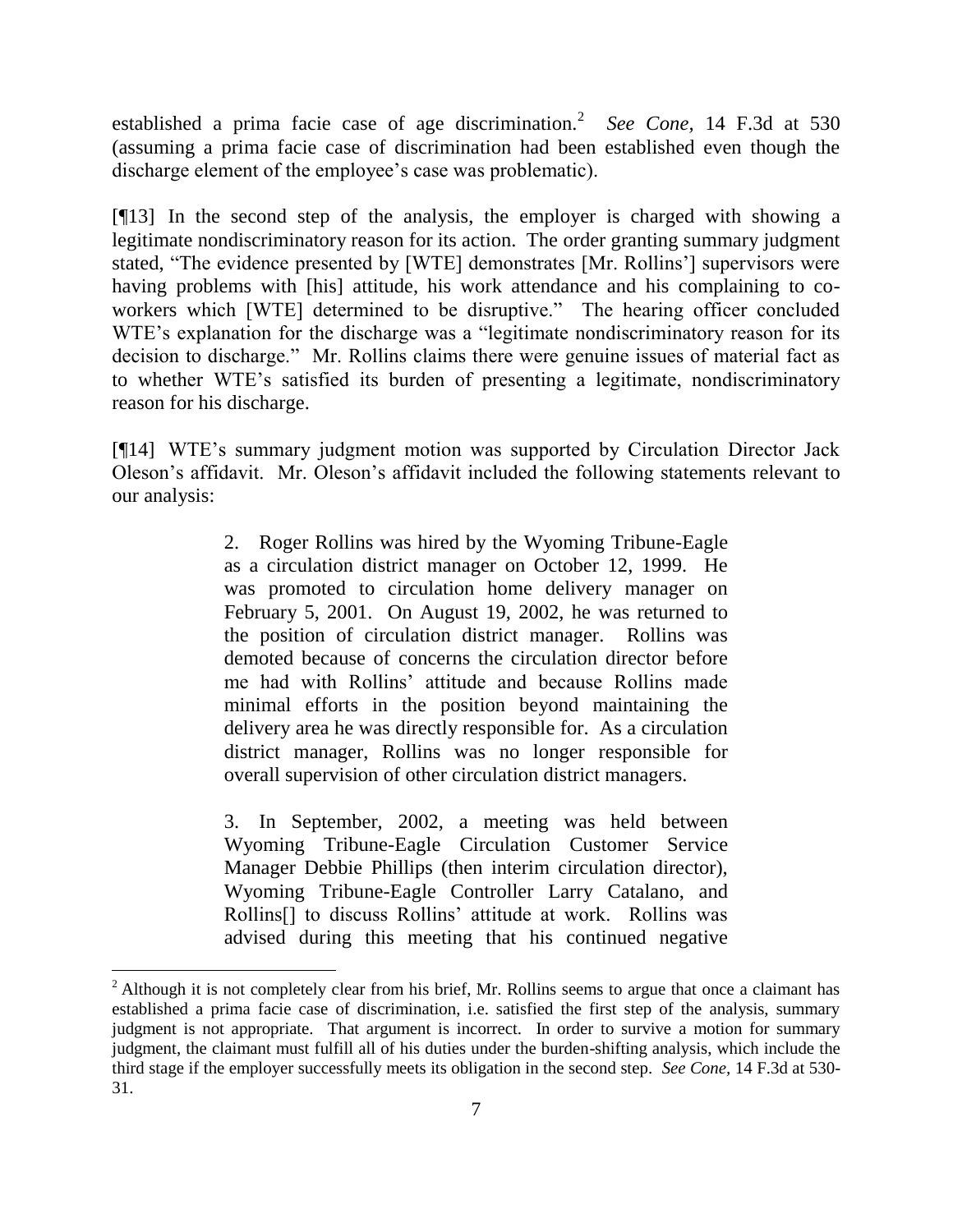attitude on the job was disruptive and counterproductive. Debbie Phillips" written recollection of this meeting is attached as Exhibit 1.

4. I was hired as circulation director on December 31, 2002, and became Rollins" department head. From that date until Rollins" termination on August 21, 2003, Rollins met change in the circulation department with resistance and discontent. By not readily accepting new ideas, his work performance fell below par. He exhibited a defiant attitude towards me and other circulation department supervisors responsible for implementing and tracking the changes. He complained often to other employees, causing department morale problems.

5. In March, 2003, I modified the work hours required of the four full time circulation district managers. . . . Rollins resisted the change in hours, and was at times nowhere to be found at work, despite the new job requirement.

6. On March 10, 2003, I hired Dan Candelaria to be circulation home delivery manager. According to Candelaria, Rollins had a poor attitude in the department and resisted change. Candelaria worked with Rollins until July 25, 2003, at which time Candelaria left the Wyoming Tribune-Eagle. Candelaria drafted a memorandum of his experiences with Rollins while employed at the Wyoming Tribune-Eagle. The memorandum is attached as Exhibit 2.

7. On April 15, 2003, I met with Rollins to discuss my concerns about his ongoing attitude, and his resistance towards change in the circulation department. I told Rollins that his attitude and cooperativeness needed to improve immediately, and that failure to do so would result in termination from the Wyoming Tribune-Eagle. A memorandum I wrote of this meeting is attached as Exhibit 3.

8. When I promoted Doug Merideth from the position of circulation district sales manager to circulation delivery manager on August 7, 2003, Rollins said he had hoped he would have been considered for the position. (Although the title of the position changed, the responsibilities of the circulation delivery manager position are similar to the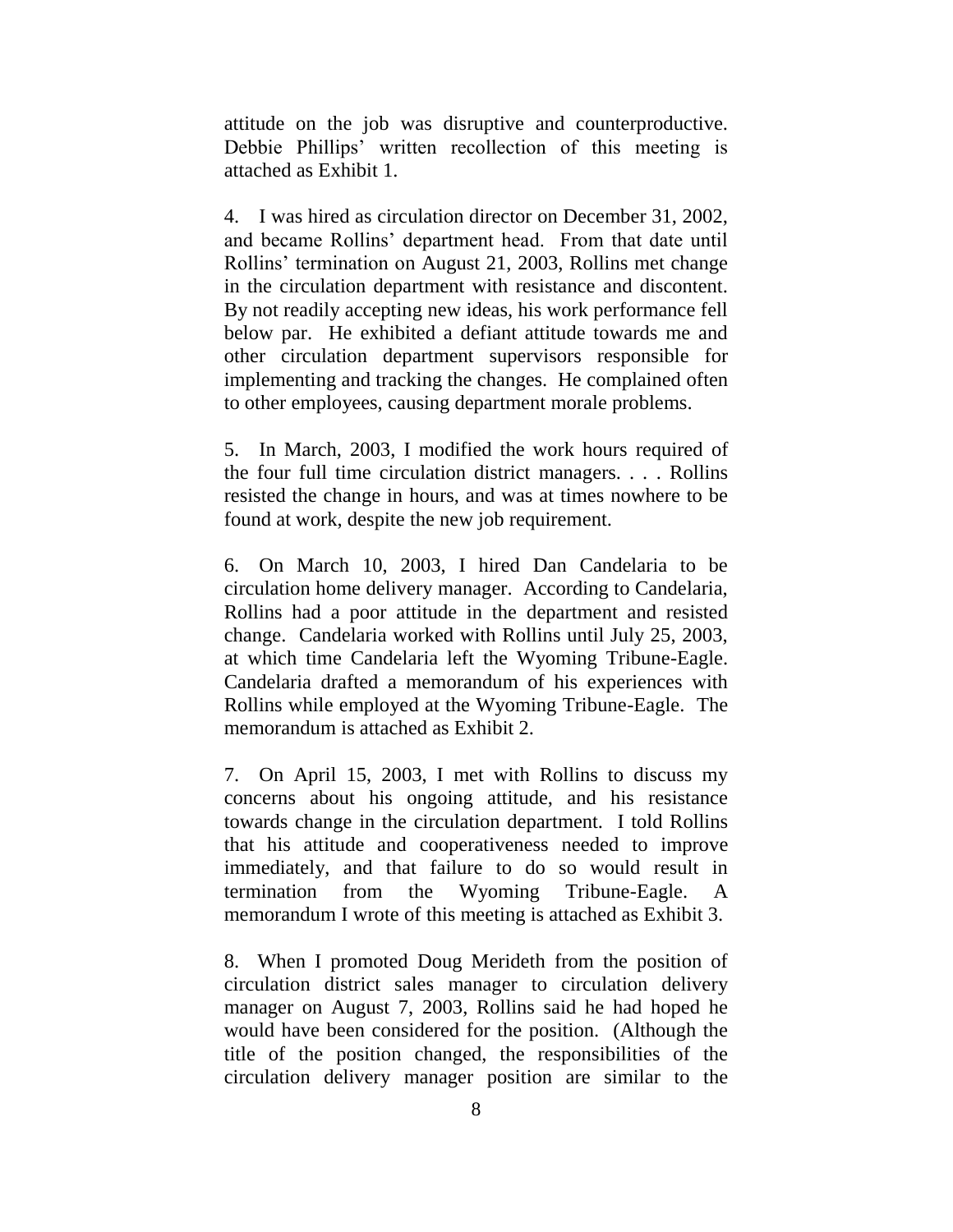responsibilities of the home delivery manager position.) Because of Rollins' attitude and resistance toward changes in the circulation department, he was not given the promotion. Rollins referred to Merideth"s getting the position over him as a lie, but I do not understand why Rollins thought this was a lie, as I had not offered and had not promised him the position.

9. On August 7, 2003, Merideth met with Rollins to discuss expectations Merideth had of Rollins. Merideth told Rollins that Rollins needed to be more agreeable, that his constant griping had to stop, and that if he did not change, he would be let go. Merideth"s memorandum of this meeting is attached as Exhibit 4.

10. On August 14, 2003, Merideth had another meeting with Rollins to discuss his attitude and his continuing griping with fellow employees. Merideth told Rollins that Rollins' complaining and instigation had to stop. Rollins told Merideth he disliked and had no respect for me, as he felt I had lied to him, but that he would go along with changes in the department even if he disagreed with them. Merideth's letter to me describing this meeting is attached as Exhibit 5.

11. Merideth continued to experience problems with Rollins, and on August 20, 2003, he sent another letter to me detailing the problems he continued to have with Rollins. Merideth reported that Rollins was bound and determined to interfere with the progress of the circulation department. Merideth's letter is attached as Exhibit 6.

12. On August 20, 2003, Sandy Cary, then circulation sales coordinator, sent a memorandum to me describing a conversation she had with a friend concerning Rollins. Cary wrote that she was having problems with Rollins' attitude (Cary"s memorandum is attached as Exhibit 7). Cary continued to experience problems with Rollins" attitude throughout the month of August. She drafted a memorandum of her experiences with Rollins, which is attached as Exhibit 8.

13. I asked Rollins to resign from his employment at the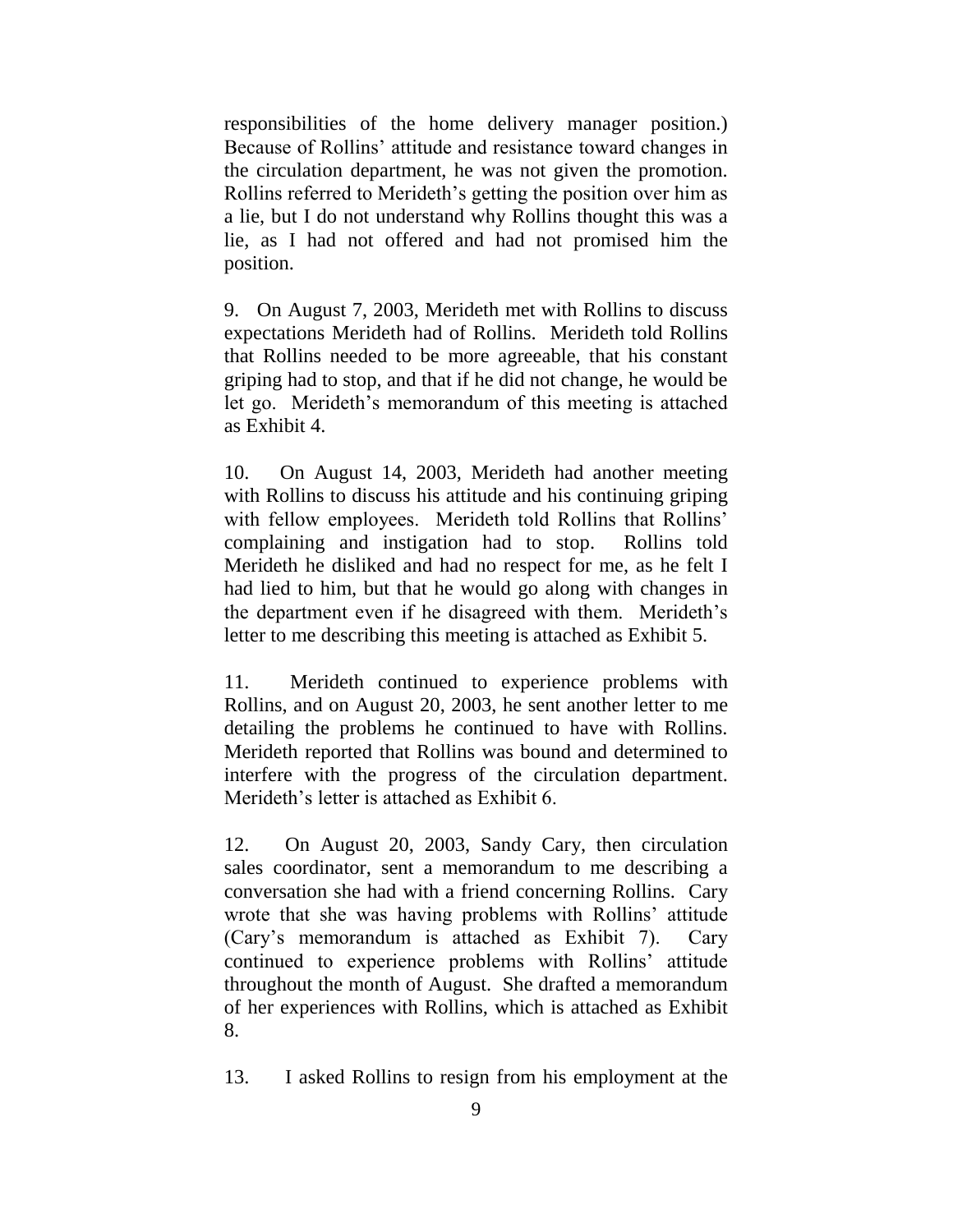Wyoming Tribune-Eagle on August 21, 2003, because of his negative attitude and his disruptive effect on the circulation department. Rollins declined to resign. It is important to note that at the time I terminated Rollins from his position at the Wyoming Tribune-Eagle, Rollins asked Meredith and me if he could keep his job if his attitude were to improve. As Rollins had already been asked repeatedly to change his attitude, yet had not, I let him go (the memorandum of Rollins" termination is attached as Exhibit 9). In no way was Rollins" age a factor in my ending his employment.

\* \* \*

18. Roger Rollins was passed over for promotion to circulation home delivery manager because of problems with his attitude, performance of his job duties, and difficulties he created in the office with co-workers, and not because of his age. Likewise, Rollins was terminated from his employment because of problems with his attitude, performance of his job duties, and difficulties he created in the office with coworkers, and not because of his age.

[¶15] To counter WTE"s summary judgment motion, Mr. Rollins submitted his affidavit, Sandy Cary"s affidavit, and several exhibits. The exhibits included an unsigned, undated performance appraisal reflecting a positive evaluation of Mr. Rollins" work performance; reports of bonuses and commissions he earned for accomplishing certain goals; and unsworn statements written by former WTE employees indicating dissatisfaction with Mr. Oleson"s management skills; Mr. Oleson preferred younger workers, particularly blond females; and Mr. Rollins was a good co-worker. These documents were not sworn, and Mr. Rollins provided no foundation for their admissibility. We only consider admissible evidence in summary judgment proceedings. *Knapp,* ¶ 8, 130 P.3d at 926-27; W.R.C.P. 56. Consequently, we will limit our review of Mr. Rollins' submissions to the affidavits he submitted in opposition to WTE"s summary judgment motion.

[¶16] In his affidavit, Mr. Rollins agreed with Mr. Oleson"s statements that he was hired in October 1999 and promoted to home delivery manager in September 2001. Contrary to Mr. Oleson"s statement, however, Mr. Rollins denied that he had been demoted in 2002 when his duties were changed. Mr. Rollins" affidavit continued, as follows:

> 4. I am aware that the documents concerning my "bad attitude" were generated only after I was terminated. When I reviewed my personnel file upon being terminate[d], there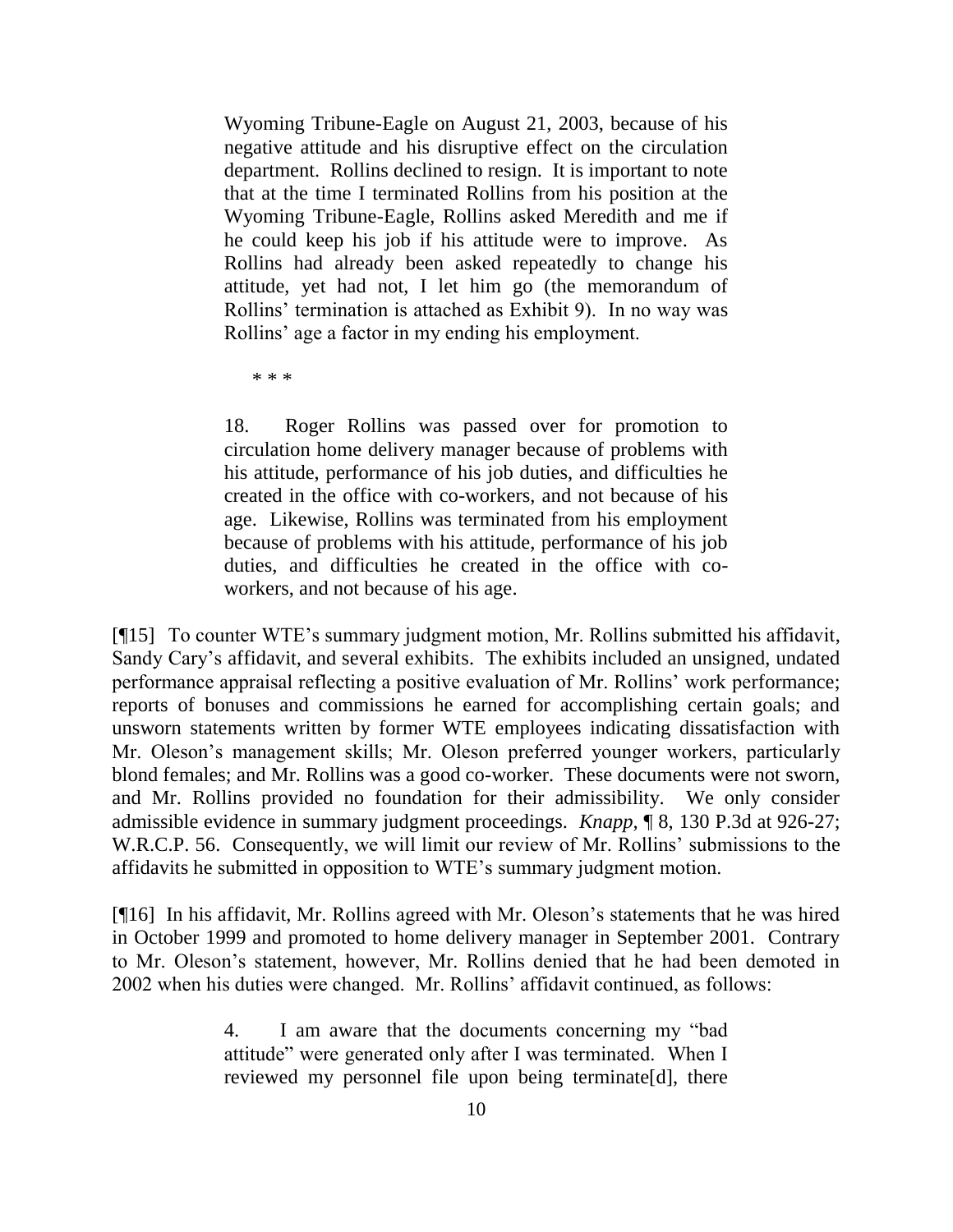were no documents supporting a demotion and the documents attached to [WTE"s] Motion for Sum[m]ary Judgment were not in my file. The only documents in my file were my promotion and pay raises I received every year while employed with [WTE]. . . . I have reason to believe that the documents regarding the supposed demotion and "bad attitude" were manufactured or solicited only after my termination and my contest of the termination (See Affidavit of Sandy Cary).

5. My work was not substandard. Otherwise, I would not have received the merit pay increases every year of my employment. My co-workers have vouched for my abilities and the fact that I was not disruptive. See attached statements from Deb Worley, Tammy Robinson, Ken Rudman, Barb Bunch and Jenny Lane.

6. Early on in his tenure at the Wyoming Tribune-Eagle, Jack Oleson said he wanted to get rid of the older workers. I heard him say this and other people in the office heard him say this. In fact, Jack Oleson was heard to have said "Roger Rollins is too old[."] (See Affidavit of Sandy Car[y]).

7. I truly believe that Jack Oleson discriminated against me because of my age. He always showed a preference toward younger workers (Cary, Lane, Worley, Rudman). There was no valid basis to terminate my employment.

[¶17] Ms. Cary, who was formerly employed as circulation sales coordinator for WTE, stated in her affidavit that, prior to Mr. Rollins" termination, she had never been told he had been demoted. She also stated the letters she wrote which were attached to Mr. Oleson"s affidavit were written at his request, after Mr. Rollins had already been terminated and not contemporaneously with the dates on the letters. Ms. Cary further stated: "Mr. Oleson made it clear to me that he preferred the younger employees, especially the younger female employees." She averred that Mr. Oleson stated that Mr. Rollins was "too old" and he "always emphasized that [Mr. Rollins] was the "oldest" and probably wasn"t able to do certain work."

[¶18] Challenging the hearing officer"s conclusion that WTE satisfied the second stage of the discrimination analysis, Mr. Rollins argues the business memoranda referred to in Mr. Oleson's affidavit were not in his personnel file when he was terminated. Relying on Ms. Cary's averment that she drafted the documents referred to in Mr. Oleson's affidavit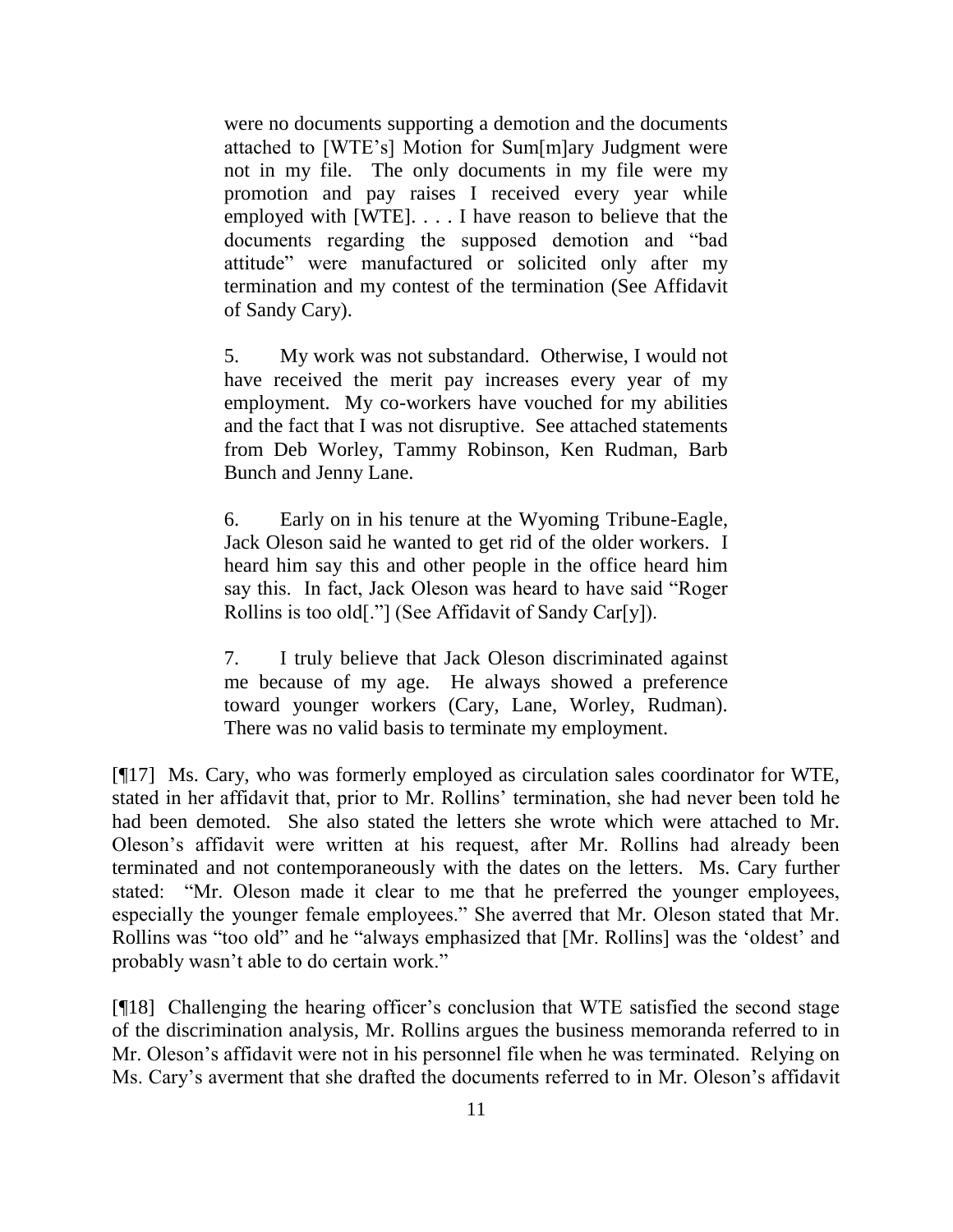at his request and after Mr. Rollins" termination, Mr. Rollins asserts the documents were created after-the-fact in response to his discrimination charge. He claims the fact the documents were created after his termination reflects adversely upon Mr. Oleson's credibility and should, therefore, discredit WTE"s stated reasons for his discharge.

[¶19] Taking Mr. Rollins" assertions as true, we, nevertheless, cannot conclude there are genuine issues of material fact about WTE"s stated reasons for Mr. Rollins" termination because neither Mr. Rollins nor Ms. Cary averred the substantive statements in the business documents attached to Mr. Oleson"s affidavit were inaccurate. Ms. Cary did not state the information about Mr. Rollins contained in her memorandum to Mr. Oleson was untrue, and Mr. Rollins did not deny the problems referred to by his supervisors or the fact that he had been repeatedly instructed to change his behavior. Although Mr. Rollins stated he did not believe there was a valid reason to discharge him, his summary judgment evidence did not counter Mr. Oleson's assertions that at times Mr. Rollins could not be found at work when he was scheduled to be there and did not change his behavior after being specifically instructed to do so by various supervisors. The hearing officer stated: "[Mr. Rollins"] erratic work attendance, negative attitude and failure to follow instructions are, individually and collectively, legitimate nondiscriminatory reasons for [WTE"s] decision to discharge [Mr. Rollins] from his employment. There are no genuine issues of material fact in this regard." We agree. WTE satisfied the second step of the analysis by showing a legitimate nondiscriminatory reason for discharging Mr. Rollins.

[¶20] Under the third step of the analysis, Mr. Rollins had the burden of showing age was a determinative factor in WTE's decision to discharge him or that its explanation for the discharge was merely pretext for age discrimination. To show pretext, Mr. Rollins provides two admissible<sup>3</sup> statements indicating Mr. Oleson made ageist comments:

- 1. Mr. Rollins averred: "Early on in his tenure at the Wyoming Tribune-Eagle, Jack Oleson said he wanted to get rid of the older workers. I heard him say this and other people heard him say this. In fact, Jack Oleson was heard to have said "Roger Rollins is too old."" (See affidavit of Sandy Carey (sic)).
- 2. Sandy Cary averred: "I recall on at least one occasion Mr. Oleson stating with regard to Roger Rollins "He is

<sup>&</sup>lt;sup>3</sup> Mr. Rollins also presented other statements from other co-employees describing ageist comments purportedly made by Mr. Oleson. As we explained above, those statements were not sworn and Mr. Rollins did not provide any foundation for their admissibility; consequently, they are not appropriate for consideration in a summary judgment proceeding. *See* W.R.C.P. 56; *Knapp,* ¶¶ 7-8, 130 P.3d at 926-27.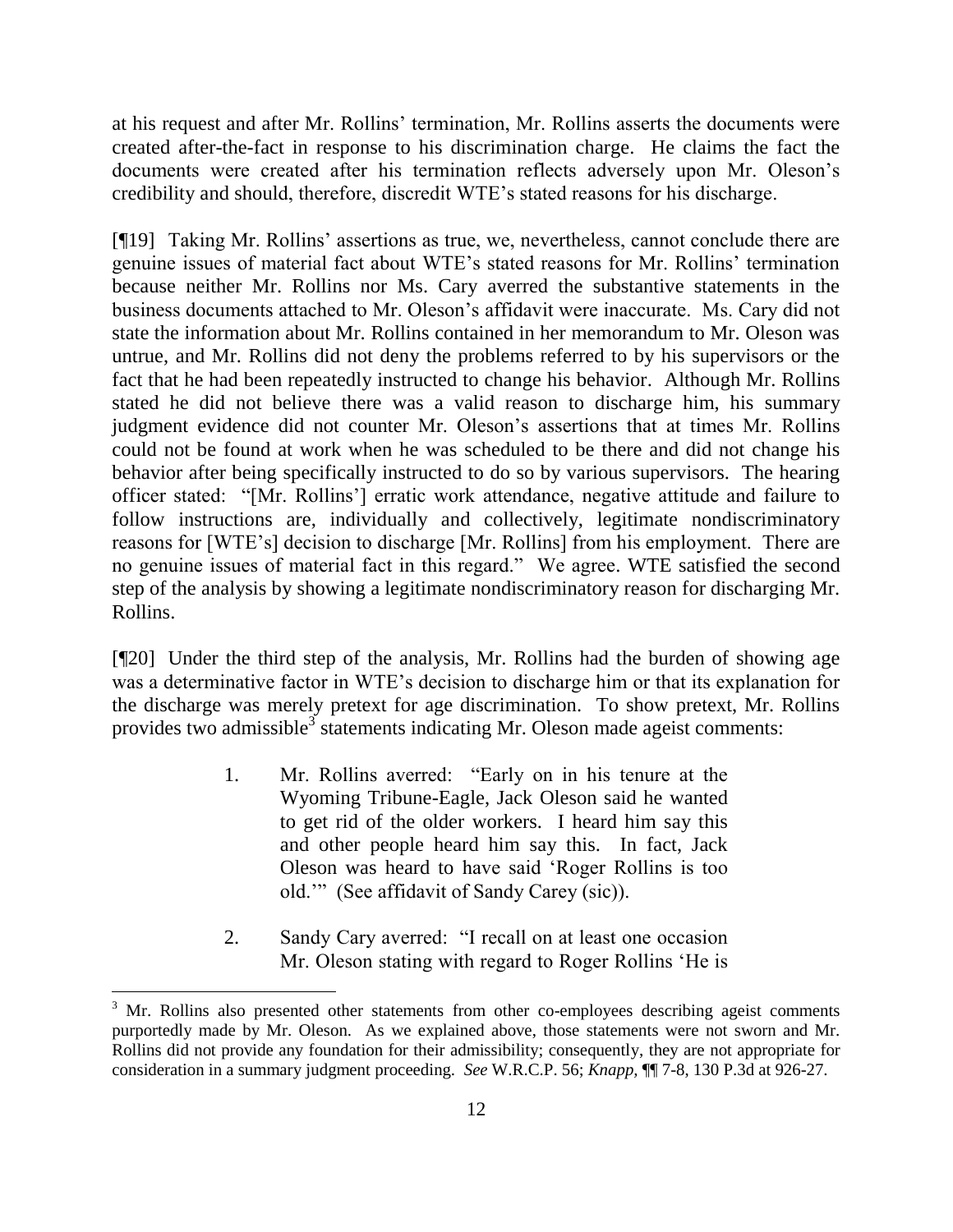too old." Further, Mr. Oleson always emphasized that Roger was the "oldest" and probably wasn"t able to do certain work."

Since we are reviewing a summary judgment, we assume Mr. Oleson made these comments.

[¶21] The relevance of arguably discriminatory comments has been addressed by the Tenth Circuit*.* In order to establish a genuine issue of material fact regarding pretext on the basis of ageist remarks, the employee must show a nexus between the discriminatory statements and the termination decision. *Cone,* 14 F.3d at 531. *See also*, *Stone,* 210 F.3d at 1140. In other words, the employee must show that age played an actual role in the termination decision and had a "determinative influence on the outcome." *Stone,* 210 F.3d at 1140, quoting *Rea v. Martin Marietta Corp.*, 29 F.3d 1450, 1455 (10<sup>th</sup> Cir. 1994).

[¶22] Age-related comments referring directly to the employee who is discharged may support an inference of discrimination; however, isolated comments are typically too abstract to support a finding of age discrimination. *Cone,* 14 F.3d at 531*,* citing *[Phelps v.](http://www.westlaw.com/Find/Default.wl?rs=dfa1.0&vr=2.0&DB=350&FindType=Y&ReferencePositionType=S&SerialNum=1993057161&ReferencePosition=1025)  [Yale Sec., Inc.,](http://www.westlaw.com/Find/Default.wl?rs=dfa1.0&vr=2.0&DB=350&FindType=Y&ReferencePositionType=S&SerialNum=1993057161&ReferencePosition=1025)* [986 F.2d 1020, 1025 \(6th Cir.\).](http://www.westlaw.com/Find/Default.wl?rs=dfa1.0&vr=2.0&DB=350&FindType=Y&ReferencePositionType=S&SerialNum=1993057161&ReferencePosition=1025) Stray discriminatory remarks are insufficient to create a jury question because they do not establish the requisite nexus between the comment and the termination decision. *See, e.g*., *Cone,* 14 F.3d at 531; *Stone,* 210 F.3d at 1140-41. When the comments are isolated and there is no showing they are related to the challenged employment action they ""are insufficient to show discriminatory animus in termination decisions."" *Stone,* 210 F.3d at 1140, quoting *Cone,* 14 F.3d at 531.

[¶23] In an apparent attempt to show the requisite nexus between his discharge and Mr. Oleson"s ageist comments, he pointed to Ms. Cary"s affidavit. Ms. Cary stated Mr. Oleson referred directly to Mr. Rollins when describing his preference for younger workers; however, she did not provide the time or context for Mr. Oleson's comments. Other than Mr. Rollins" assertion that Mr. Oleson made the discriminatory statement he overheard "early on" in Mr. Oleson"s tenure with WTE, Mr. Rollins provides no details about the context or the timing of any of Mr. Oleson"s ageist comments, and, significantly, none of Mr. Rollins' submissions indicate Mr. Oleson's remarks were made in connection with his discharge. To the contrary, Mr. Oleson stated, without contravention, it was Mr. Rollins" encounters with Mr. Meredith, the new circulation delivery manager, in August 2003 which ultimately led to his discharge later that month. In the absence of more detail as to the time and context of Mr. Oleson's comments or evidence showing that the comments were actually related to his discharge, Mr. Rollins simply has not raised a material issue of fact that age played a role in, or had a determinative influence on, WTE"s decision to terminate his employment.